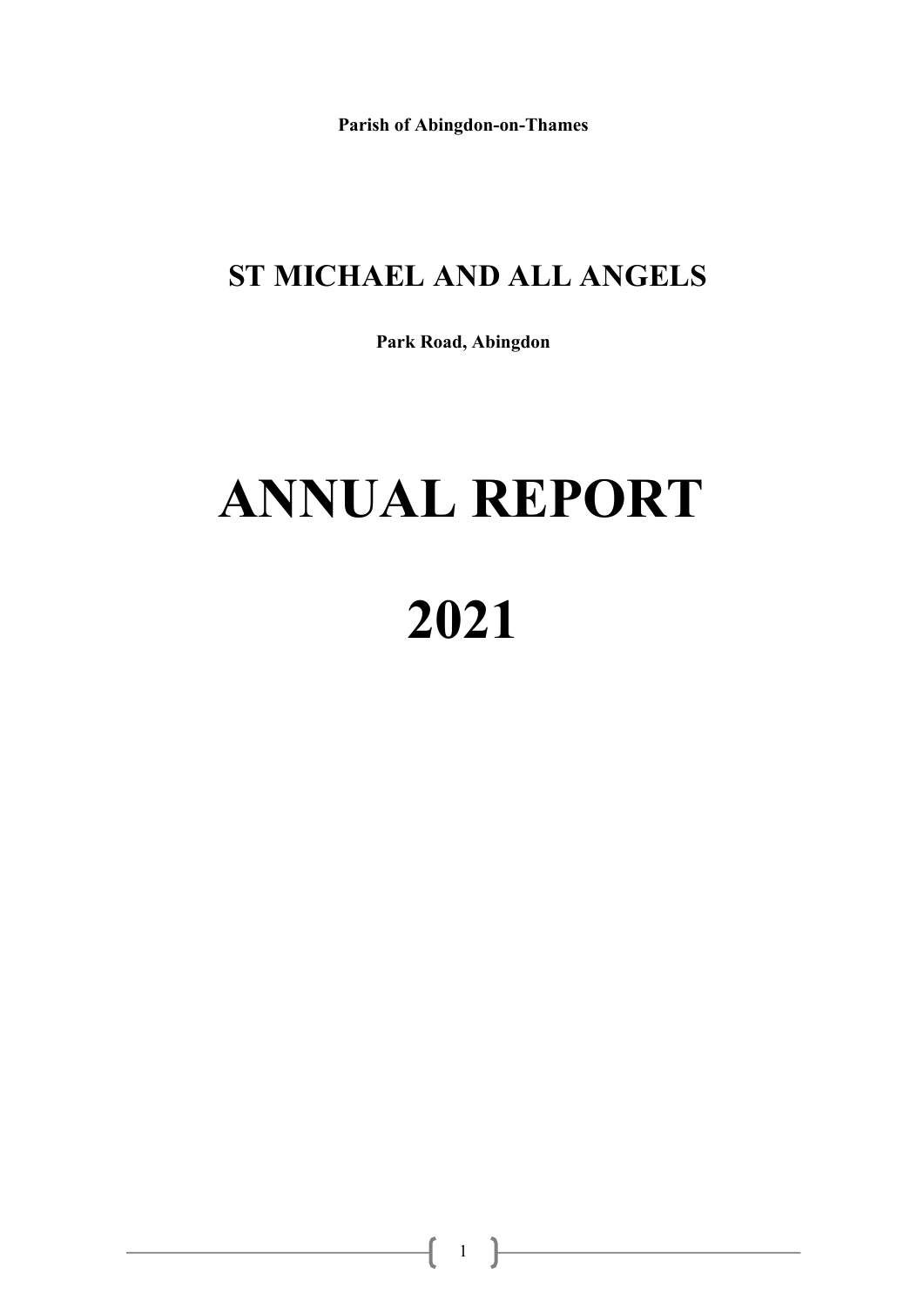#### **PERSONNEL, 1 JANUARY – 31 DECEMBER 2021**

#### **Clergy**

The Revd Charles Miller (Rector) The Revd Paul Smith (Vicar) Canon Charles Mashender (House for Duty Priest)

#### **Churchwardens**

Peter Squire (until June 2021) Joyce Kelly (elected 2019) Louise Heffernan (elected 2021)

#### **Deanery Synod Representatives**

Sue Scott (from 2017 re-elected 2020) (from 2021 also on **Diocesan Synod** and **Bishops Council**) Alex Scott (from 2020 also on **Diocesan Synod**)

#### **PCC Members**

Hilary Clare (until 2022), John Clare (until 2024), vacancy

#### **DCC Officers**

| Vice-Chairman | John Clare   |
|---------------|--------------|
| Treasurer     | Susan Read   |
| Secretary     | Hilary Clare |

#### **DCC Members**

Douglas Aitken (until 2022) Dorothy Bell (until 2021) Glynne Butt (until 2023) Beryl Clements (until 2024) Frank Debney (until 2023) Eileen Duckett (until 2021) Sau Ming Ng (until 2023) Nicola Ng (until 2024) Catherine Ng (until 2024) Vacancies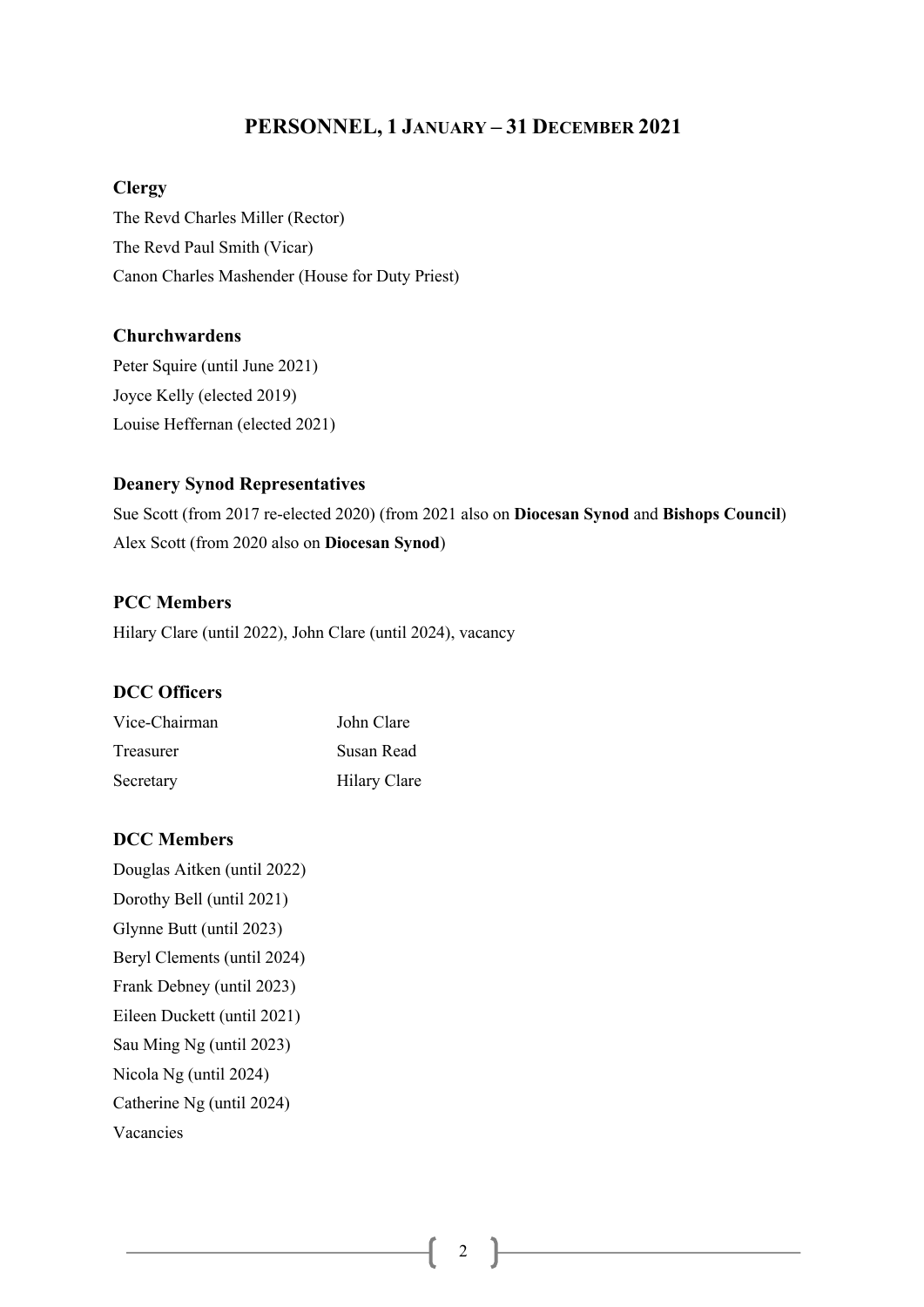The **Standing Committee** is composed of the Vicar, Churchwardens, Treasurer and Secretary.

The **Fabric Committee** is composed of the Vicar, Churchwardens, Keith Bowman, and Frank Debney.

#### **Other Officers**

| Stewardship Officer               | Julie Woodley |
|-----------------------------------|---------------|
| Electoral Roll Officer            | Keith Bowman  |
| Pew Leaflet                       | David Duce    |
| Registers                         | Hilary Clare  |
| Church Safeguarding Officer       | Carol Bowman  |
| Church-in Abingdon Representative | Jane Cadogan  |

#### **TEAM VICAR'S REPORT**

#### **Introduction**

As a result of the pandemic, 2021 was another hard year for the church throughout the nation and as a parish, and here at St Michael's, we felt that keenly too. This made for challenges in our common life in the congregation which people met with courage, faithfulness, and remarkable fortitude. I want to thank you everyone for this.

I was not expecting the situation to dominate another year, for more 'Lockdown,' and all those restrictions meant. I want to thank our Churchwardens for all they did to help implement the ongoing changes in guidance from the diocese and the risk assessments which were involved.

After meetings with clergy and Parish Wardens, we agreed we would return to worshipping in our churches throughout the parish from Palm Sunday  $(28<sup>th</sup> March)$ . It was wonderful that we could do more together again, and I want to reflect on some of those events later in this report.

#### **Our Worshipping Life**

Our whole 'common life' is rooted in, and springs from, our 'worshipping life' together as a Christian community. We are fed by the word of God and in the sacrament of the altar each time we meet for the celebration of the Mass. Having been nourished in this way means that we can be sent back into the world to live out our calling 'to go in peace to love and serve the Lord.' Our coming together to do this in our sacred space was seriously interrupted as Lockdown prevented our normal worship.

#### *On-line Zoom each Sunday*

We were able to worship 'apart' and yet 'together; through technology via Zoom each Sunday. I realise that this was not possible for everyone, for those who do not have access to a computer or another device, and I felt that acutely. I am grateful to David Duce who continued to provide such a wealth of spiritual and worship material through the Sunday pew leaflet and for arranging delivery of hard copies to those who could not receive this electronically.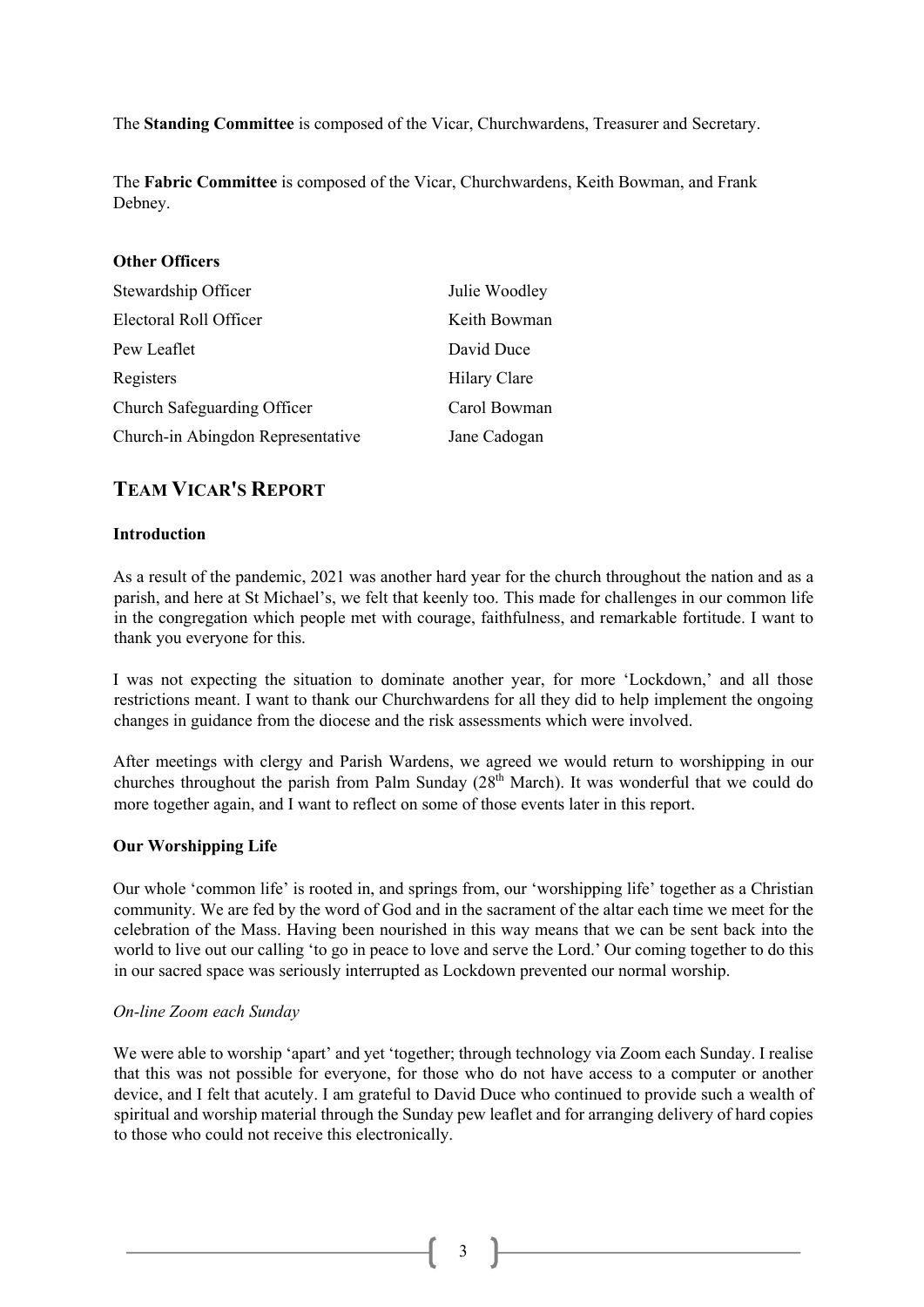Celebrating the Mass from my desk in my study, in front of the computer, was something I would never have foreseen in my ministry. I will confess that using Zoom was a steep learning curve for me and it would not have been possible without the patient tuition of others, and the forbearance of everyone with the mistakes I seemed to make on a regular basis as I got to grips with this new venture.

Moreover, it would not have been possible at all if the subscription for the Zoom account had not been generously donated anonymously by a member of our congregation.

I want to offer thanks on behalf of us all for the hard work of Ming Ng who helped us each week set up and 'host' the service and for those who assisted him as weeks went by. Our gratitude must also go to Rob Rutherford who gave advice and expertise as we prepared for our first few weeks.

Each week David Duce provided the text for us to see 'on screen,' and Graham Howell, also prerecorded hymns and music from church which were uploaded in order that our 'remote' worship could be enhanced in this way. Out thanks go also to David and Graham for their valuable contributions.

At the end of each week's liturgy we were placed into what were called 'break-out rooms' and having taken some time to make a cup of coffee, we spent fifteen minutes or so sharing news and how people were managing. It was, however, far from what we were used to after Mass in church. It did, nevertheless, provide time to catch up with one another.

#### *Returning to church and 'in-person' worship*

Returning to worship began on Palm Sunday, although we chose not to hold the Said Mass with Address in Holy Week (Monday – Wednesday evenings as has been a longstanding tradition), but just to observe the Triduum with some changes to reduce the liturgies. We chose to begin slowly in the interest of everyone's safety, keeping the length of the service shorter on Sundays, omitting some of what we would typically include. Gradually we returned to what was more familiar by re-introducing the typical pattern within our liturgy.

#### *Musical Development*

It has been a highlight in the year to see a choir develop and flourish. Early in Lockdown(s) when congregational singing was still not permitted, they augmented our worship with singing. When congregational singing was restored, they have added a rich dimension to our worship which has been remarked upon by visitors and others and we are blessed to have a committed core group of singers.

Thanks is due to Glynne Butt, our Director of Music, for developing the music in this way, to our committed organists, Graham Howell and Malcolm Pearce, and others. And I want to thank Adrienne Compton-James for faithfully arranging organists to play regularly for us.

#### *Christmas 2021*

We were able to have a fuller programme of services than in 2020. It was decided that we would have one Midnight Mass only in the parish, this year again, and this took place at 10.30pm as the First Eucharist of Christmas. Mass was celebrated here on Christmas morning and again the following day for the Feast of St Stephen (it is rare that we have an opportunity to do that, but the Feast fell on a Sunday this year).

We had our Christmas Carol Service at 6pm on Christmas Eve, and although numbers were much less than in previous years, this was a wonderful service with glorious singing from the Choir. Councillor Andy Foulsham, Deputy Mayor, read the account of the visit of the Magi in Matthew's gospel.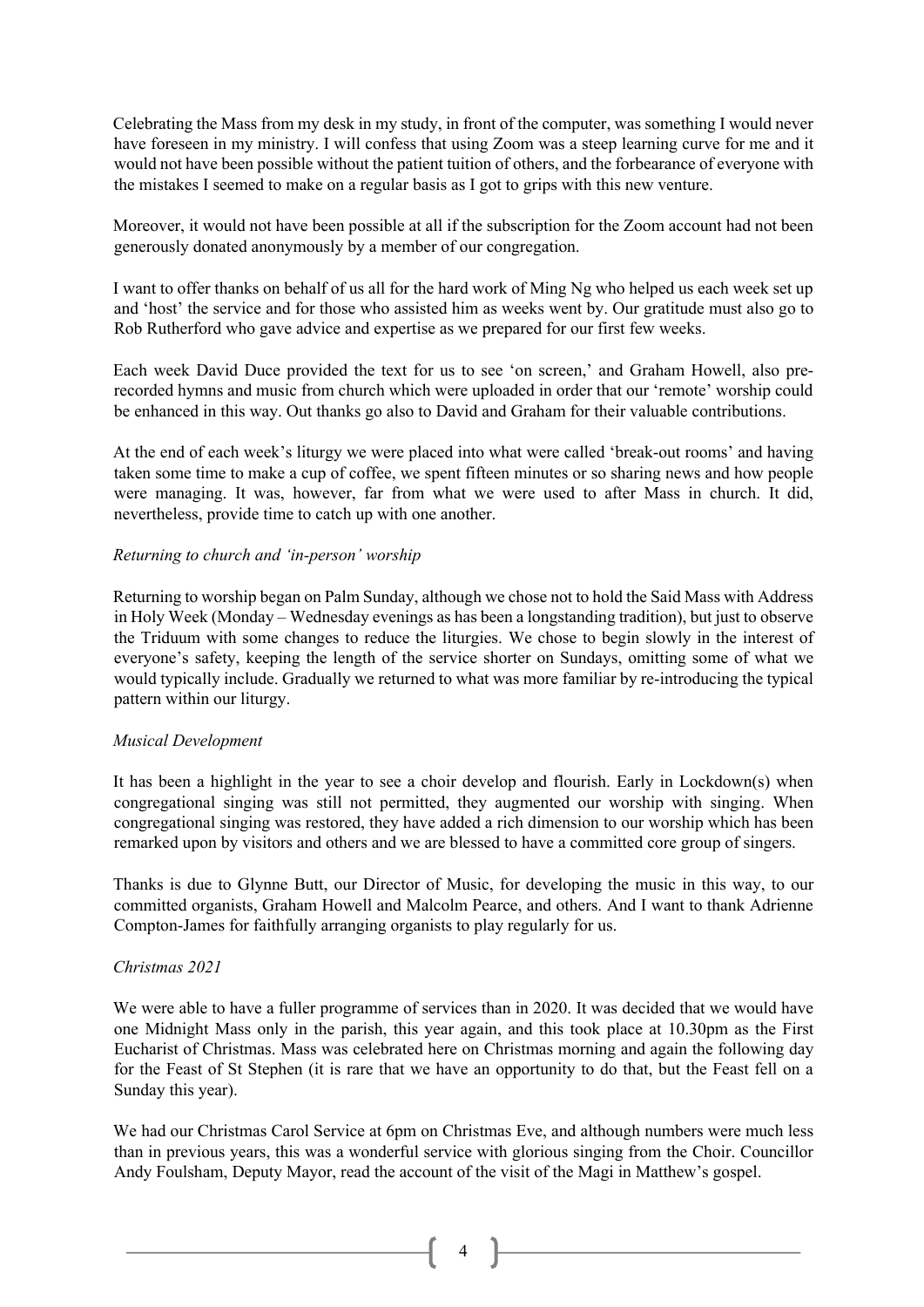Despite advertising, and preparation, it was decided not to hold our Crib Service. This was a difficult decision, made with great reluctance, but made in this interest and safety of those leading this worship, and those who may have come. The decision was reached in light of the fact that families bringing school-aged children were among those who, because of their contacts, could most likely transmit the virus.

Very many thanks go to Nicola Ng and team for distributing Christmas flyers in the immediate locality of St Michael's and to David Duce for his poster.

#### *Finance and Fund Raising*

Our financial situation can be seen from the presentation of the accounts in this report and which our treasurer, Susan Read, will speak to at our Annual District Church Meeting (ADCM). It is clear that our financial situation is one of challenge with expenditure exceeding income. The pandemic has not helped us, and this is the situation throughout the diocese, and the wider Church of England. Some churches have suffered severely making redundant paid posts.

We have been running a deficit for many years, but the impact of the last two years has caused us to ask even harder and deeper questions. The fact that our Church Room has not been receiving the lettings that it would have normally has been just one factor, although some groups have been returning.

Our need to generate more income is a matter for strategic and long-term planning, not just at St Michael's, but across the parish. Fund raising events encourage others to visit us, with whom we might not otherwise come into contact, and successful events during the year have been hugely appreciated. A series of Autumn Concerts on Sunday afternoons, organised by Glynne Butt, and which attracted good audiences, made for afternoons of glorious and varied music as well as achieving a very pleasing financial result.

Our Christmas Fair, chiefly organised by Nicola Ng and Louise Heffernan, was a wonderful, community occasion which brought many visitors into the church and during which there was a wonderful atmosphere. Any concerns that this venture was not going do well were soon allayed.

With the Autumn Concerts and the Christmas Fair, a terrific sum of not much short of £3,000 was raised. This has not been the case in previous years, without the challenges of the pandemic. So I want to underline my deep gratitude for this notable achievement in 2021.

Fund raising is both rewarding and hard work, so it cannot be maintained by the few. The DCC therefore are commissioning an Events Committee, under the oversight of Louise Heffernan, which plans to organise events throughout 2022. These events will be wide-ranging, aiming to raise funds, as well as provide opportunities for social time together and attract others to meet us.

The DCC has discussed the matter over a number of meetings including the issue of mission and charitable giving. This subject has been discussed by the DCC since September and a lot of work and deliberation has taken place. More on this subject will be shared at the ADCM. However, the matter of how we look beyond our own needs, (even within our financial constraints), and how we show our love, care and support to our sisters and brothers, is both urgent and important. It is a difficult balance to strike, but it has to be done. Please can I ask you to keep this area of our life and responsibility in your prayers.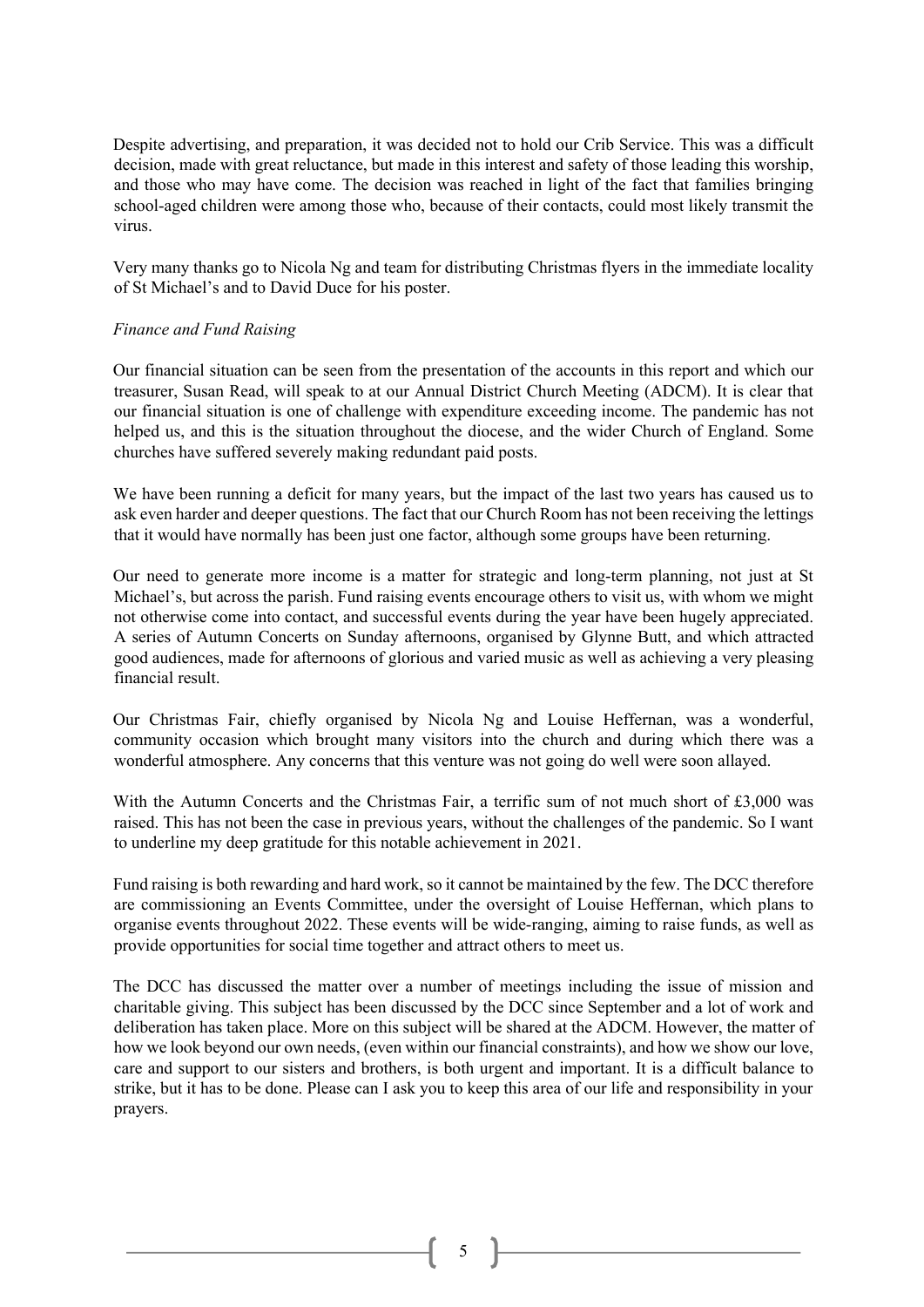#### **To end: a note of celebration and hope**

One of the highlights of 2021 was the celebration of our Patronal Festival. We celebrated our Patronal Mass on the day of Michaelmas itself, 29 September, and welcomed Fr Andreas Wenzel, Vice-Principal and Director of Pastoral Studies at St Stephen's House, Oxford as our preacher. Thanks to our flower arrangers the church was beautifully decorated, and we had a wonderful celebration during our worship, followed by refreshments.

On the Sunday prior to the Feast itself, the Team Rector presided and preached at our 9.30am Sung Mass. This was followed by a shared lunch and was the first occasion since the pandemic that we were able to meet together socially. After the meal, there was a wonderful period of entertainment with a variety of contributors: they included recitations of poetry, vocal and instrumental items, and a wonderful setting of a Psalm composed by the Choir. For me, and I hope for many, it was an 'all-in' celebration, and will be a high point of what was a difficult year.

I conclude by underlining my gratitude to each and every one of you for your contributions to the life of our community. The pandemic has brought its pain, fear, and anxiety. But it has brought us opportunities to be more attentive to the grace, peace, and abiding presence of God in our lives and community. It has taught us afresh that 'nothing can separate us from the love of God in Christ Jesus our Lord' (Romans 8.39) and that '…and hope does not disappoint us, because God's love has been poured into our hearts through the Holy Spirit that has been given to us.' (Romans 5.5).

With every blessing and much gratitude

*Father Paul* 

#### **CHURCH WARDENS' REPORT**

#### **Worship and services:**

2021 started off with the country in Lockdown 3. It was decided by the PCC though Places of Worship did not have to close this time, that our churches in the Parish would do so. This was done to protect the safety of our congregations and the NHS. So on the  $17<sup>th</sup>$  of January we commenced our worship over Zoom. The average number of attendees was 25. We would like to thank all who helped or participated in any in our Zoom services.

This continued until 28<sup>th</sup> March, Palm Sunday, when we recommenced our services in person. Thankfully, we were able to keep the church open for the remainder of the year, but still with restrictions in place.

For the first time in 2 years we were able to celebrate Easter. We held our Patronal Mass on the 26<sup>th of</sup> September followed by lunch and entertainment. We also held a Mass on 29<sup>th</sup> September, our actual Patronal Day. We celebrated Christmas with a Carol Service on Christmas Eve and Mass on Christmas Day. Our Said Mass on Thursdays recommenced on the 9<sup>th</sup> May. We have not recommenced our Tuesday evening Said Mass.

We had 3 weddings, 2 baptisms, 1 thanksgiving service, 11 funerals, and 1 internment of ashes in 2021. The pandemic continues to affect us in many ways, but it has been good to be able to gather in church for the Eucharist, meeting our friends, and coffee.

We are most grateful to our honorary clergy and our clergy for enabling us to worship at St Michael's. **Outreach:**

Unfortunately, due to continued restrictions Abingdon School were unable to hold their Leavers' Service in June, but we welcomed them back to the church for their Carol Services in December.

The Oxford Diocese Ride and Stride did go ahead. We opened the church to meet and greet the cyclists and offered refreshments'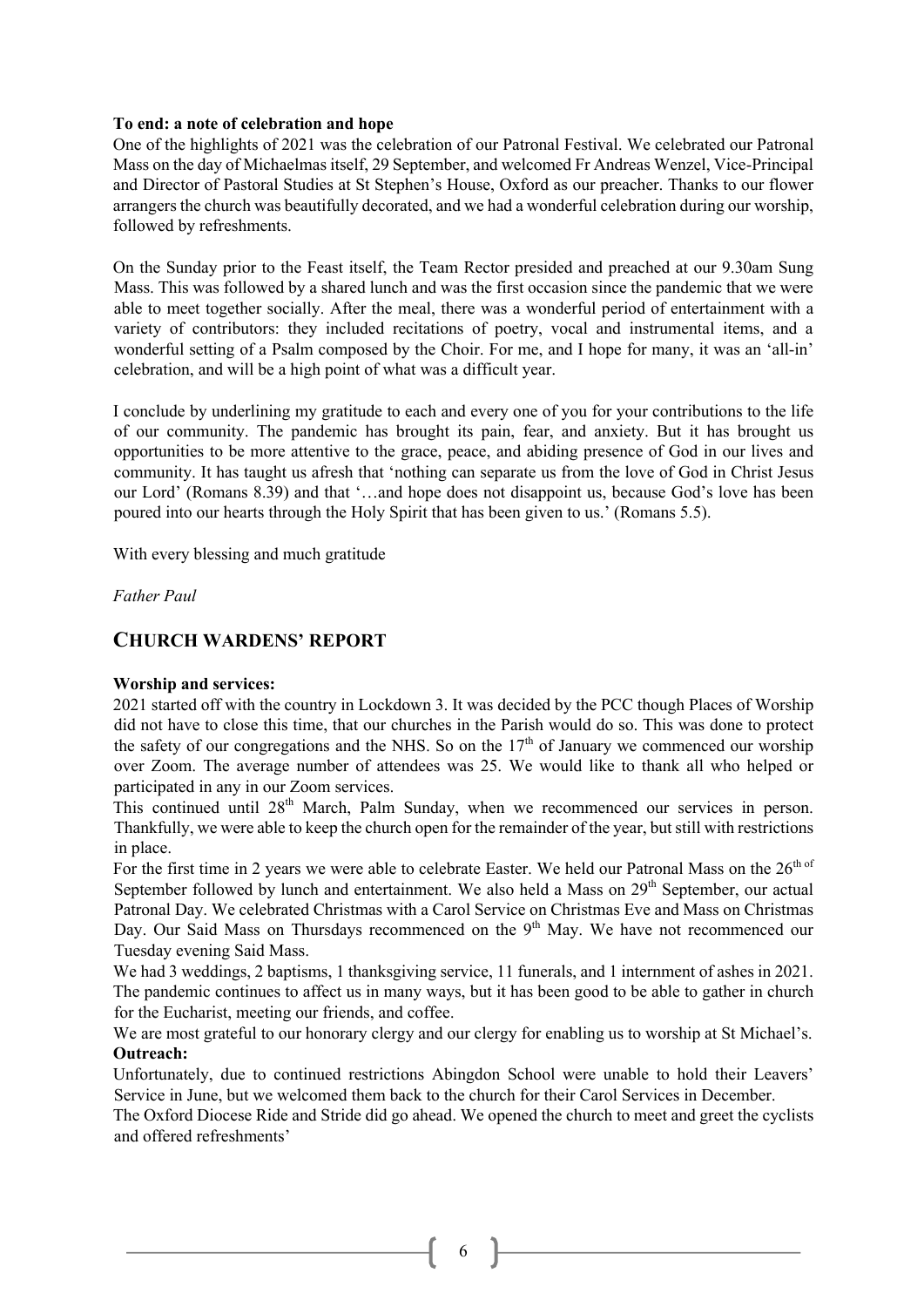Bookings for the Church and Church Room commenced in September, and we welcomed back the Albert Park Singers, AA, and NA. The Albert Park Singers were able to give their Christmas Concert which was a most enjoyable occasion.

During the autumn 2 Sunday afternoon concerts were organised by our Director of Music. The East Oxford Community Choir also held a Sunday Afternoon Concert. These were well received and very much enjoyed. We are incredibly grateful to Glynne for her organisation and for her musical talent which enriches our experience both in our concerts and in our services through her leadership of the choir.

We were able to hold our Christmas Fair, which was successful. We thank everyone who contributed in any way to its success.

#### **Fundraising:**

We continue to support:

Abingdon Bridge (a local charity that provides support and guidance for young people) and Tariro (a youth charity in Zimbabwe),

The Porch Day Centre (supporting homeless people in Oxford) to whom we gave money this year instead of Harvest gifts,

Oxfordshire Historic Churches by sponsoring Louise Heffernan and Nicola Ng for the Oxford Ride and Stride.

#### **Volunteers:**

When things run smoothly, we don't always notice or appreciate all the work that goes on behind the scenes. We owe thanks to all our many volunteers: the folks that come in and do the cleaning, the flower arrangers, those who do the odd vital jobs – fixing things or sorting out the heating or sound, those who make the coffee, the gardeners, the writers or contributors of the pew leaflet and website. We thank you all.

#### **Many thanks:**

To all who help in our worship – those who serve at the altar, our sacristan, our organists, and dedicated choir members. To the DCC members, and all our sidepersons.

We would also like to particularly to thank Peter Squire, who stepped down as Church Warden in 2021 though he continues to work hard behind the scenes. His help has been invaluable, and he has served the Church faithfully in his 4 years as a Warden.

Finally, a big thank you to Fr Paul who in another difficult year has given leadership, support, kindness, and love. Let us continue to pray for the Lord's blessing on him.

*Joyce Kelly and Louise Heffernan February 2022*

#### **ELECTORAL ROLL**

In March 2021, the roll underwent a simple revision to consolidate the amendments which had been made since the revision in October 2020 for the APCM which was delayed that year.

At the conclusion of the 2021 revision the roll contained 66 names. This was three fewer than at the previous revision, reflecting those three members of our congregation had died. There were no changes of address, and no changes of name were notified.

*Keith Bowman February 2022*

#### **FABRIC REPORT**

2021 again saw the church closed for worship at the beginning of the year, the need has remained to keep the building and its contents safe, secure and in good order. Routine maintenance of the heating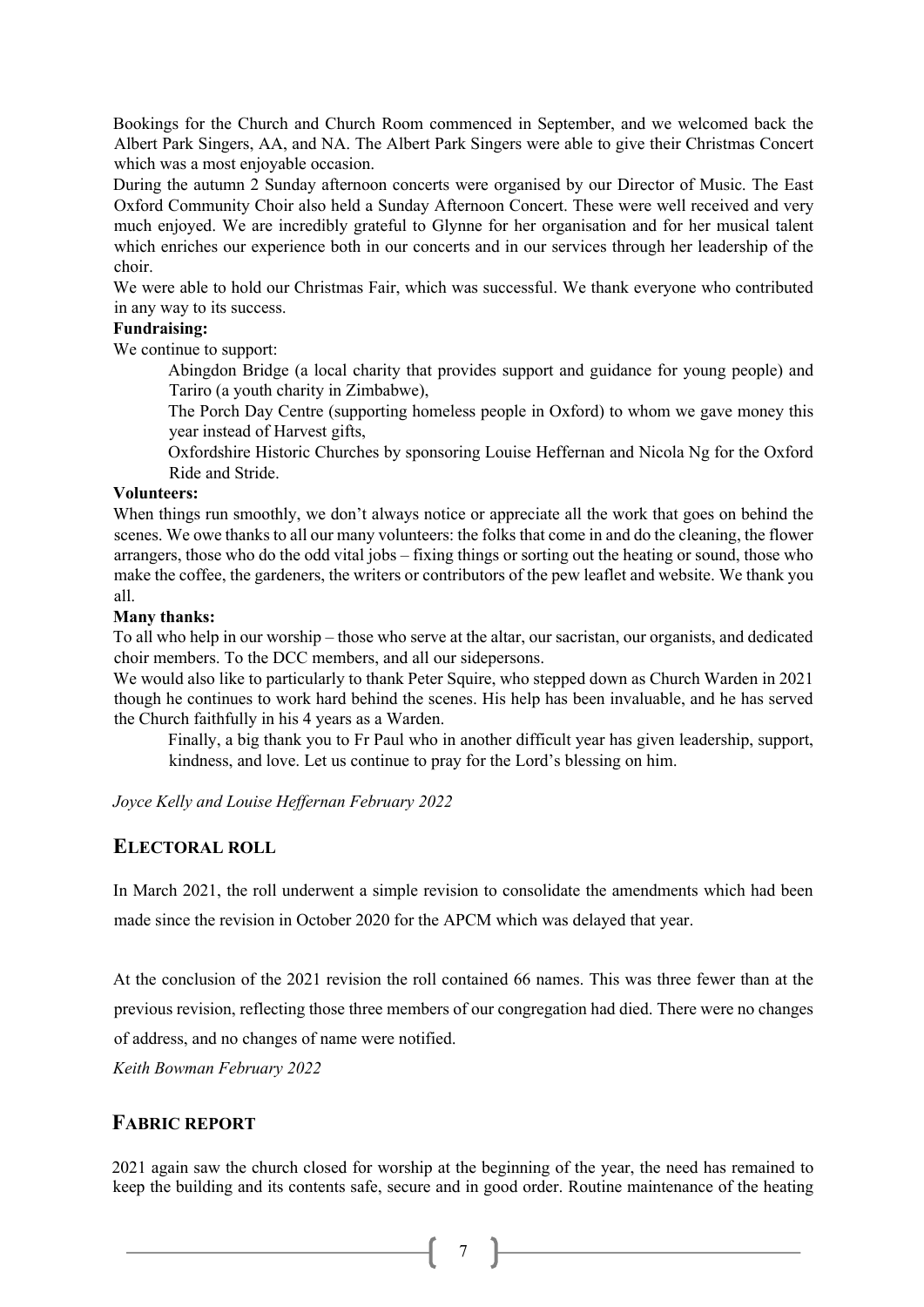system, fire alarm, emergency lighting, fire extinguishers, PAT testing, and organ all took place as usual.

Last year's report made mention that the Quinquennial Review would take place, and this did indeed happen. The Fabric Committee has met and now needs to action what is required.

At the end of 2021 there was again a problem with the heating, and we decided that during the month of December that we needed to keep the heating on 24/7 to ensure the comfort of both the congregation and anyone using the building. *Joyce Kelly February 2022*

#### **LABYRINTH INSPIRED ACTIVITIES**

#### **Silent Reflections**

2021 marked the 10th year of our monthly *Silent Reflections*. In the normal way, these are held on the last Tuesday evening of the month from 7.30 - 9 pm. Each time a simple theme is introduced before people move around the church for shared silence and personal reflection. Themes were produced this year by Fr Paul, Rosalind Rutherford, Sue Scott and Sue Sheppy, and the material was circulated to those on our Silent Reflections' List, about 45 people, and was also put on St Michael's website by David Duce. Our sessions continued as *Silent Reflections At Home* from January to March*.* We began to meet in the church again from April coming in through the North door and sitting round the edge of the labyrinth. At 8.30pm, we gathered for the final prayers, after which refreshments were offered in the south transept. From April to November, 70 visits were made in all from 20 individuals.

#### **Circle Dancing/Moving into Stillness**

*Circle dancing*, led by Mary Williams, returned to church in April with strong support. *Moving into Stillness* resumed in September. Elizabeth Mitchell led us once again into a beautiful combination of dancing to Taizé chants interspersed with two periods of silence, for which we were seated round the edge of the labyrinth. A central display for both sessions always include lit candles, and, at the end, the light is sent out to those in most need of it.

#### **Advent Labyrinth Walks**

The church was open on Tuesday the 7, 14 and 21 December between 11am and 12 noon, and again in the evening from 7pm - 8pm. Material for reflection and simple activities were available for the different stages of the walk. The Advent themes this year were: *He Will Come*, *I Will Wait*, and *Costly Devotion*. Advent candles were lit in the centre of the labyrinth. Prayers were read at the different sessions by Fr Paul, Carol Bowman, Eileen Duckett, Gill Squire, Laurie King and Sue Scott. In spite of the Omicron variant being rife at this time, 25 visits were made overall from 12 individuals.

*Sue Sheppy February 2022*

#### **MUSIC REPORT 2021**

Since resuming singing after the pandemic, our choir has been in excellent form. With some extremely competent singers among our ranks, we have been able to sing to a high standard. This has been most obvious in regular unaccompanied communion hymns (commented on by visiting clergy) and, during COVID, in some splendid solo singing. Both of our regular organists have also been willing to lend voice as required to fill in any gaps!